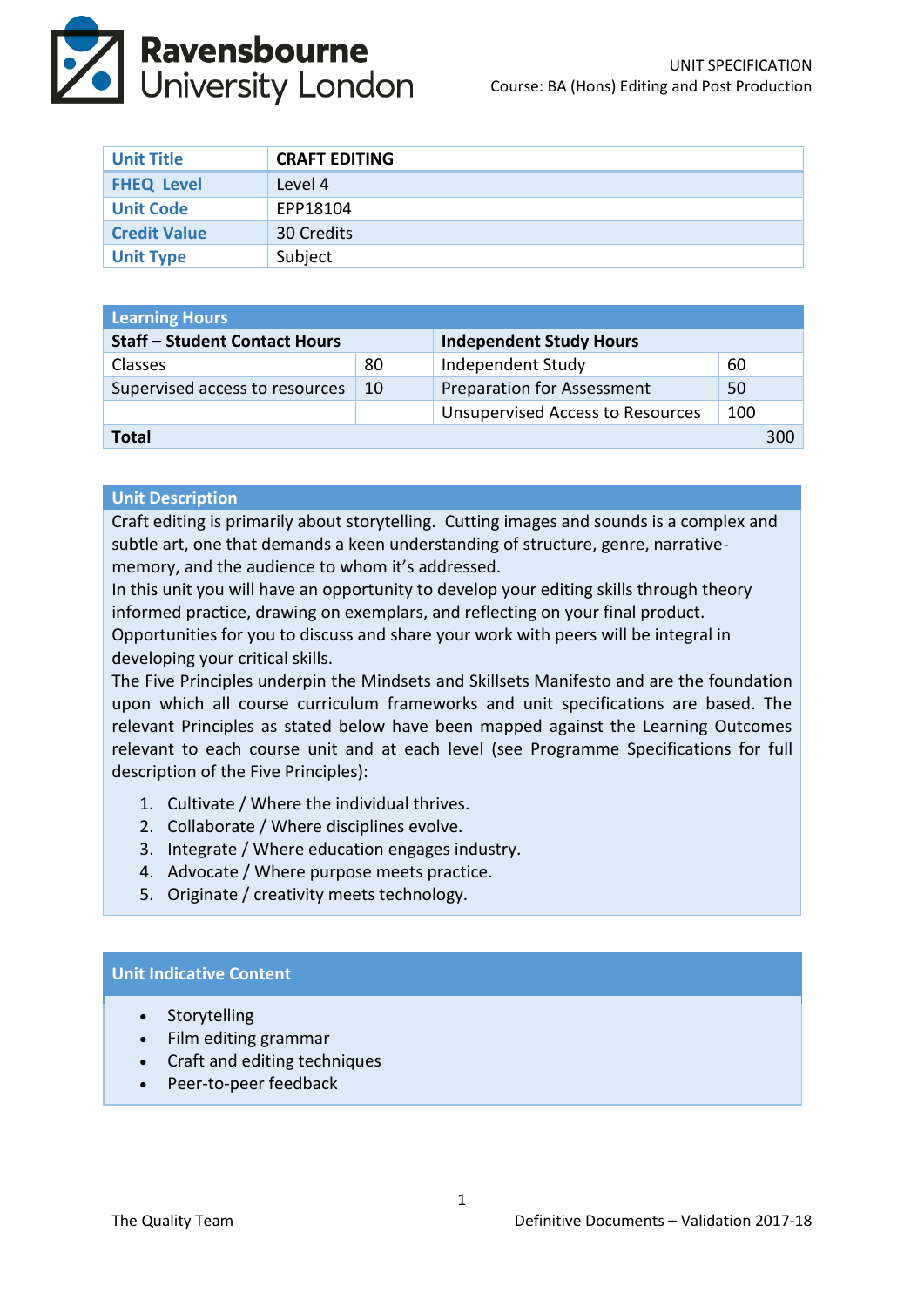## **Unit Aims**

- Gain an understanding of editing processes and principles.
- Understand and apply the grammar editing, storytelling and genre
- Learn about the emotional intention of editing.
- Develop critical skills in giving peer feedback.
- Adopt a professional attitude to work.

## **Unit Learning Outcomes**

## **LO 2 Concept/Ideation**

Generate first concept ideas or strategic project themes drawing upon reference to acquired research materials.

Related Principle: ORIGINATE

#### **LO 4 (Pre) Production**

Identify, select and apply an appropriate selection of processes, materials and methods that inform creative and academic practice.

Related Principle: COLLABORATE

# **LO 6 Critical and creative mindsets**

Demonstrate enquiry into what makes good practice - both creatively and academically.

Related Principle: ORIGINATE

## **Learning and Teaching Methods**

This unit will be delivered using a combination of:

- Briefings
- Lectures
- Project work
- Workshops
- Debate
- Online activity
- Group presentations and critiques
- Self-directed independent study